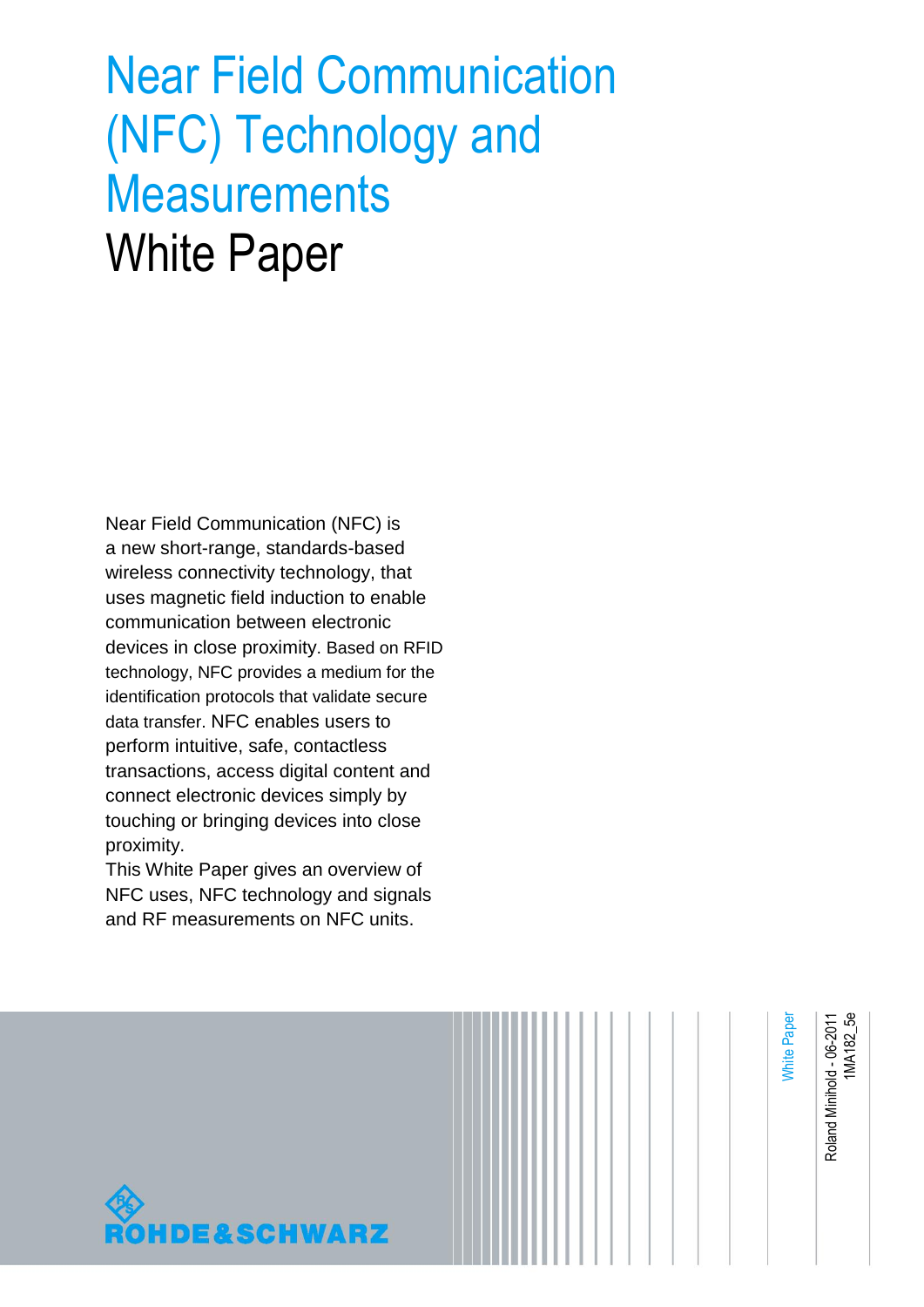## **Table of Contents**

| 1              |    |  |  |  |
|----------------|----|--|--|--|
| $\overline{2}$ |    |  |  |  |
| 3              |    |  |  |  |
| 4              |    |  |  |  |
| 4.1            |    |  |  |  |
| 4.2            |    |  |  |  |
| 4.3            |    |  |  |  |
| 5              |    |  |  |  |
| 5.1            |    |  |  |  |
| 5.2            |    |  |  |  |
| 5.3            |    |  |  |  |
|                |    |  |  |  |
| 6              | 17 |  |  |  |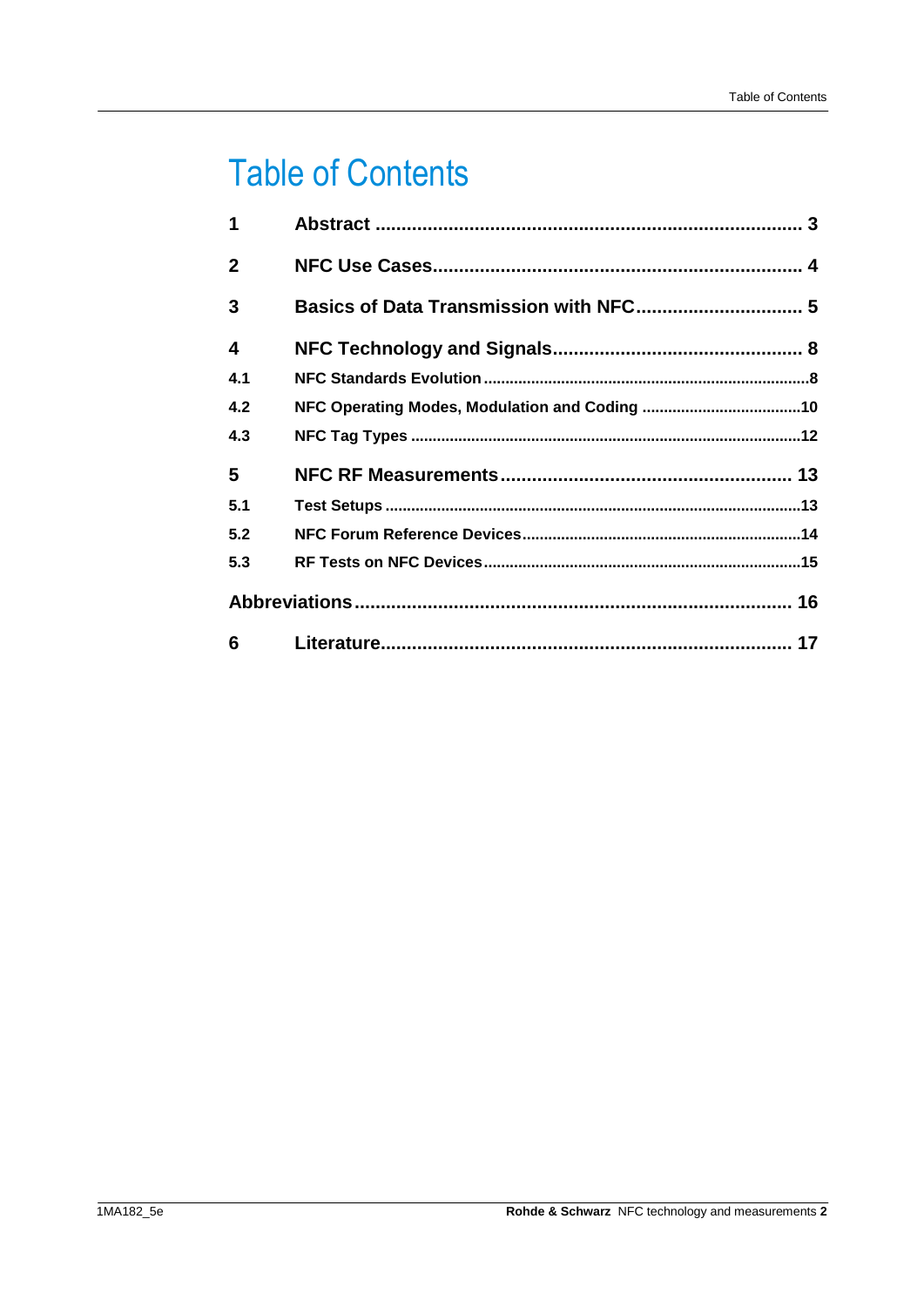## <span id="page-2-0"></span>1 Abstract

Near Field Communication (NFC) is a new, short-range wireless connectivity technology that evolved from a combination of existing contactless identification and interconnection technologies. It was jointly developed by Sony and NXP Semiconductors (formerly Philips).

NFC is designed to enable the exchange of various types of information, such as telephone numbers, pictures, MP3 files or digital authorizations between two NFC enabled devices like mobile phones, or between an NFC enabled mobile phone and a compatible RFID chip card or reader that are held close to each other. NFC is intended to be used as an access key to contents and for services such as cashless payment, ticketing and access control.

NFC operates in a frequency range centered on 13.56 MHz and offers a data transmission rate of up to 424 kbit/s within a distance of approximately 10 centimeters. In contrast to the conventional contactless technology in this frequency range (only active-passive communications), communications between NFC-capable devices can be active-active (peer-to-peer) as well as active-passive, NFC therefore represents a link to the RFID world. NFC is backwards compatible with the widely used Smart Card infrastructure based on ISO/IEC 14443 A (e. g. NXP's MIFARE technology) and ISO/IEC 14443 B as well as with the Sony FeliCa card (JIS X 6319-4). For the exchange of information between two NFC devices, a new protocol was developed which is defined in the standards ECMA-340 and ISO/IEC 18092. The NFC Forum was founded in the year 2004 by NXP, Sony and Nokia to harmonize the NFC technique and to stimulate its deployment. The NFC forum develops specifications which ensure interoperability of NFC units and services. All of the above mentioned standards (ISO/IEC 14443 A, B, ISO/IEC 18092 und JIS X 6319-4/FeliCa) are included. The NFC Forum certifies NFC units compatible to its specifications from December 2010 onwards.

To ensure interoperability between mobile phones and RFID chip cards of different manufacturers, digital protocol tests and RF measurements are required on NFC devices. The RF measurements essentially include timing measurements, the measurement of signal strength in polling mode, carrier frequency measurement, reception sensitivity in polling mode, and the measurement of load modulation (signal strength of the listener signal).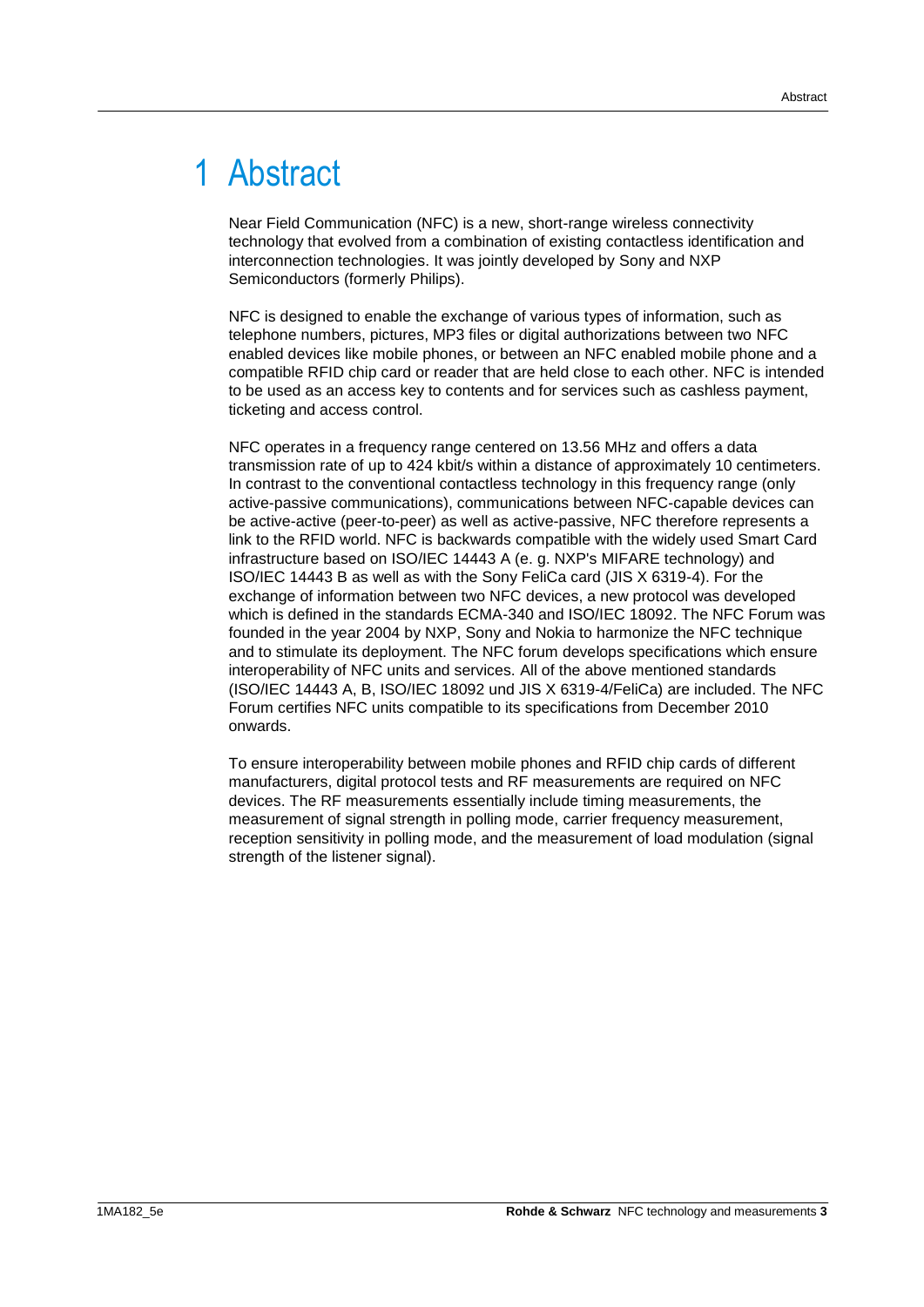## <span id="page-3-0"></span>2 NFC Use Cases

Many possible NFC applications are being considered. The special advantage of NFC is its straightforward mode of use. Simply touch or place a device close to something to initiate the desired service. Some typical uses are:

- Mobile payment
	- Pay with NFC phones for tickets or taxi rides
	- Pay with NFC phones at contactless POS (point of sales)
	- Store vouchers on NFC phones
- Authentication, access control store electronic keys, legitimations on NFC phones
	- Secure building access
	- Secure PC log-in
	- Unlock car doors
	- Setup your home office with a touch by your NFC phone
- Data transfer between different NFC-units (peer-to-peer data exchange) like NFCsmart phones, digital cameras, notebooks, etc.
	- Exchange electronic business cards
	- Print out photos by holding the camera close to printer
- 'Unlock' another service (such as opening another communication link for data transfer)
	- Setting up Bluetooth, WLAN links
- Access to digital information
	- Read schedules from smart poster to NFC phone
	- Download maps from smart poster to NFC phone
	- Record location such as a parking in NFC phone
- **Ticketing** 
	- Store theater / attraction / event tickets on NFC phone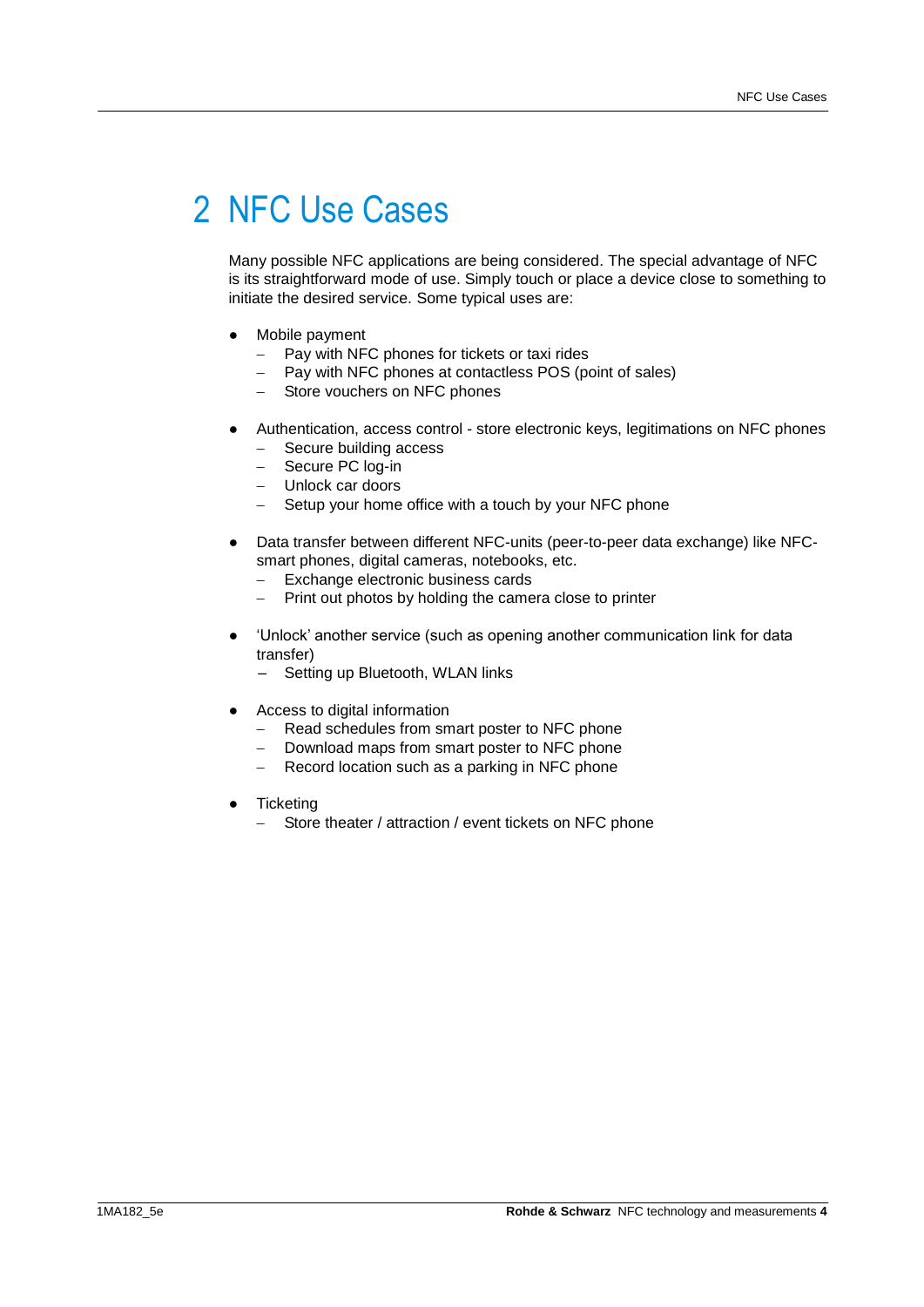## <span id="page-4-0"></span>3 Basics of Data Transmission with NFC

Like the RFID Standards 14443 and FeliCa NFC uses an inductive coupling. Similar to the transformer principle, the magnetic near-field of two conductor coils is used to couple the polling device (initiator) and listening device (target).



*Figure 1: Polling device (initiator) and listening device (target) configuration [\[15\]](#page-16-1)*

The operating frequency is 13.56 MHz, and a bitrate of 106 kbit/s (partly also 212 kbit/s and 424 kbit/s) is used. Modulation schemes are amplitude on/off keying (OOK) with different modulation depth (100 % or 10 %) and BPSK.

### **Power Transmission and Data Transmission from a Polling Device**

For transmission to a passive system such as an NFC phone in passive card emulation mode, the passive system uses the 13.56 MHz carrier signal of the polling device as energy source. Modulation scheme of the polling device is ASK. For NFC peer-to-peer mode, both directions are modulated and coded like a polling device. However less power is necessary because both NFC devices use their own power supply and the carrier signal is switched off after end of transmission.

### **Data Transmission from a Listening Device**

Due to the coupling of the coils of a polling and a listening device, a passive listening device also affects the active polling device. A variation in the impedance of the listening device causes amplitude or phase changes to the antenna voltage of the polling device, detected by the polling device. This technique is called load modulation. Load modulation is carried out in listening mode (as with ISO/IEC 14443) using an auxiliary carrier at 848 kHz which is modulated by the baseband and varies the impedance of the listening device. [Figure 2](#page-5-0) shows the spectrum with load modulation. The modulation scheme is ASK (as with ISO/IEC 14443 A PICC's) or BPSK as with 14443 B PICC's ). There is a third passive mode which is compatible to FeliCa where the load modulation is without an auxiliary carrier directly as ASK on the 13.56 MHz carrier.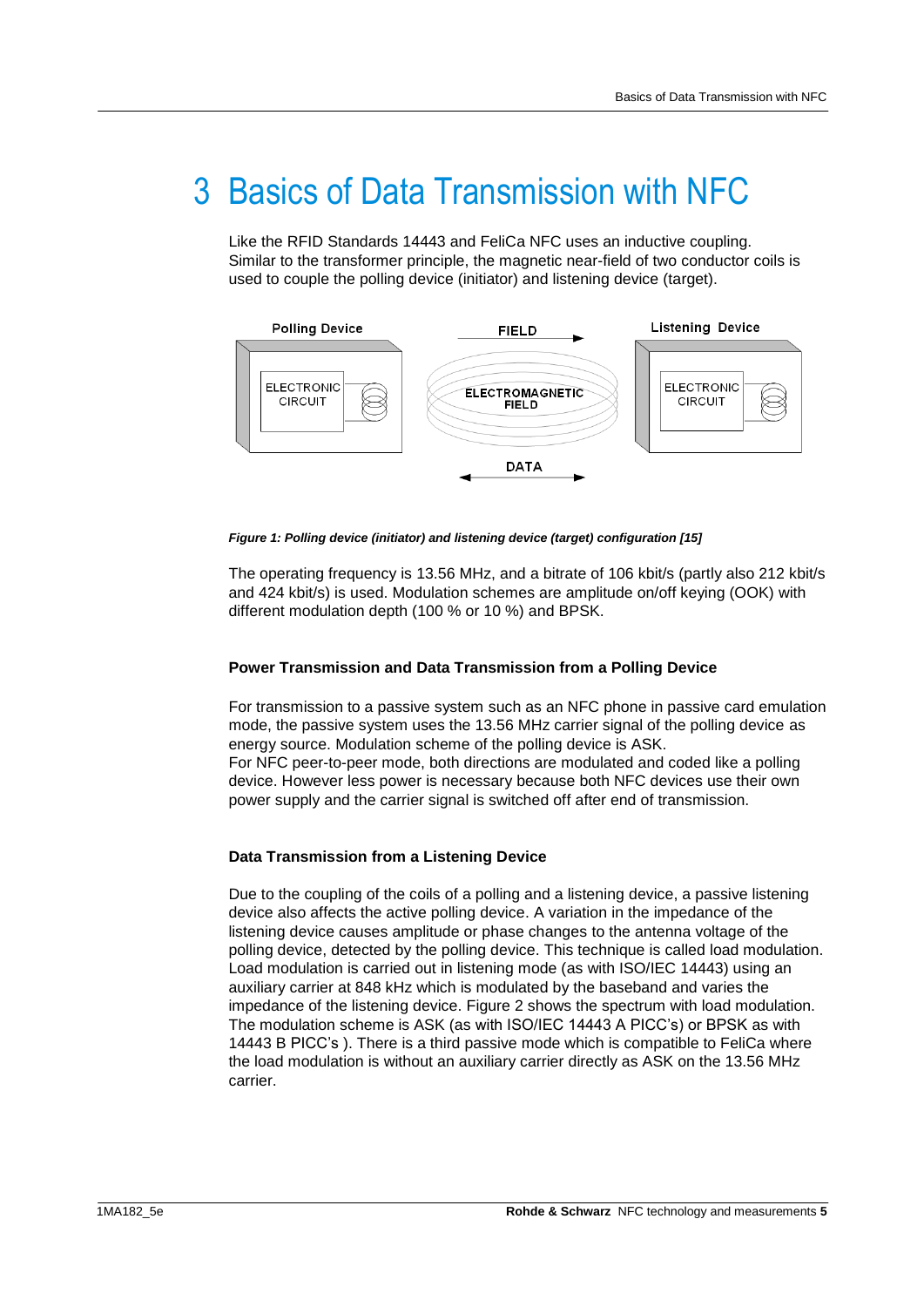

<span id="page-5-0"></span>

### **Modulation Scheme and Coding**

Amplitude shift keying (OOK) with different modulation depths (100% or 10%) or BPSK (as with ISO/IEC 14443 B PICC's) is used.



*Figure 3:ASK with 100% modulation depth*



*Figure 4: ASK with 10% modulation depth*



*Figure 5: BPSK modulation*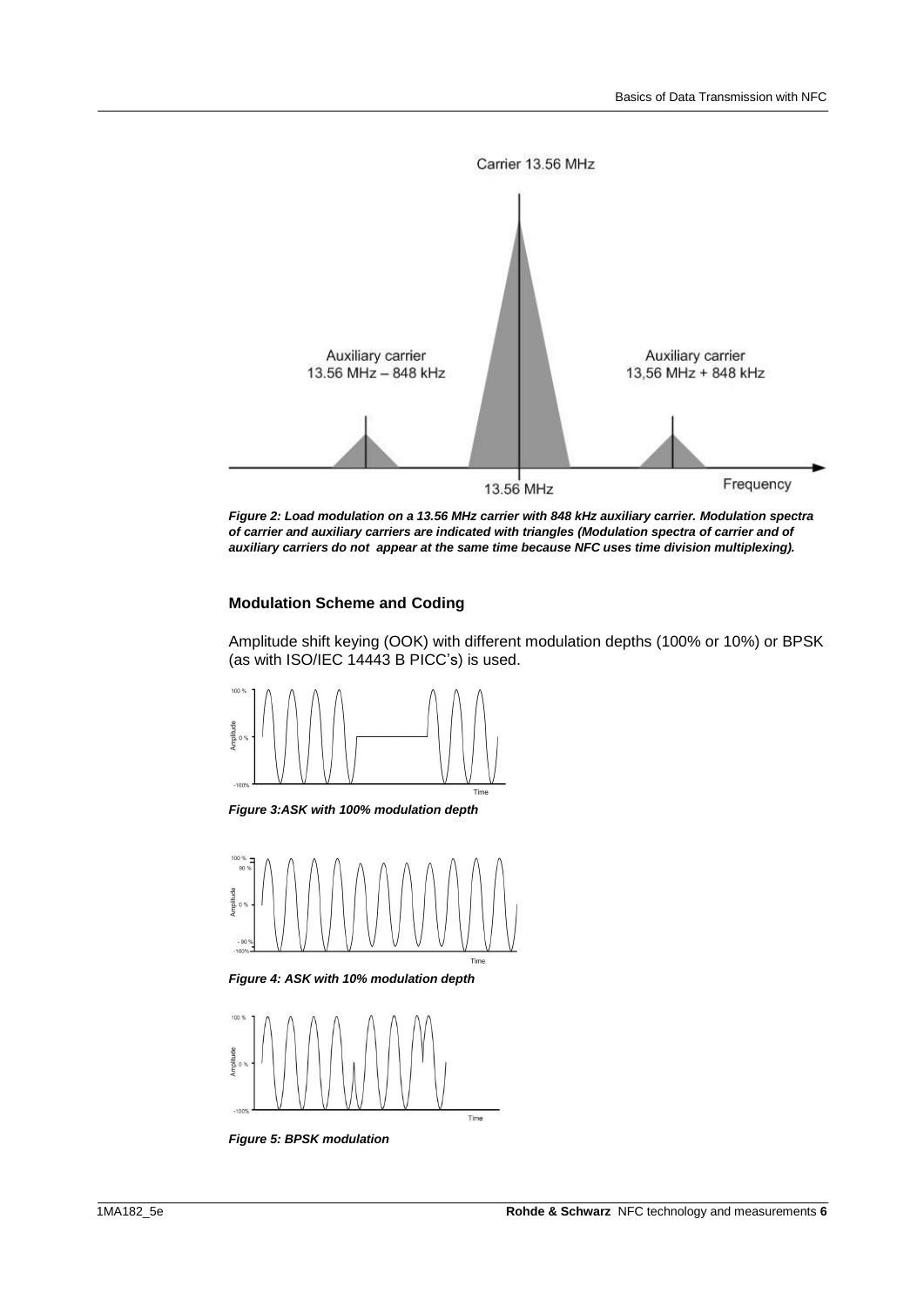NRZ-L, Modified Miller and Manchester Coding are used by NFC.

- With NRZ-L a "high"-state during a bit duration indicates a logic 1, a "low"-state a logic 0.
- With Manchester Coding the first half of a bit will be set to "high"-state at a logic 1, and the second half to "low state". With a logic 0, the fist half of a bit is set to "low" state and the second half to "high"-state.
- With Modified Miller Coding with a logic 1 a "low" pulse occurs after half of the bit duration. With a logic 0 a "low"-pulse occurs at the beginning of a bit. Exception: If a logic 0 follows a 1 no pulse occurs, the signal remains high.



*Figure 6: Coding with NFC is either NRZ\_L, Modified Miller or Manchester (See als[o Table 1](#page-10-0) an[d Table 2\)](#page-11-1)* 

In [Figure 7](#page-6-0) load modulation is visualized for ASK modulation with Manchester Coding (14443 A PICC or NFC-A device in passive card emulation mode, see [4.2.](#page-9-0))



<span id="page-6-0"></span>*Figure 7: Visualisation of load modulation with auxiliary carrier in time and frequency domain [\[6\]](#page-16-2)*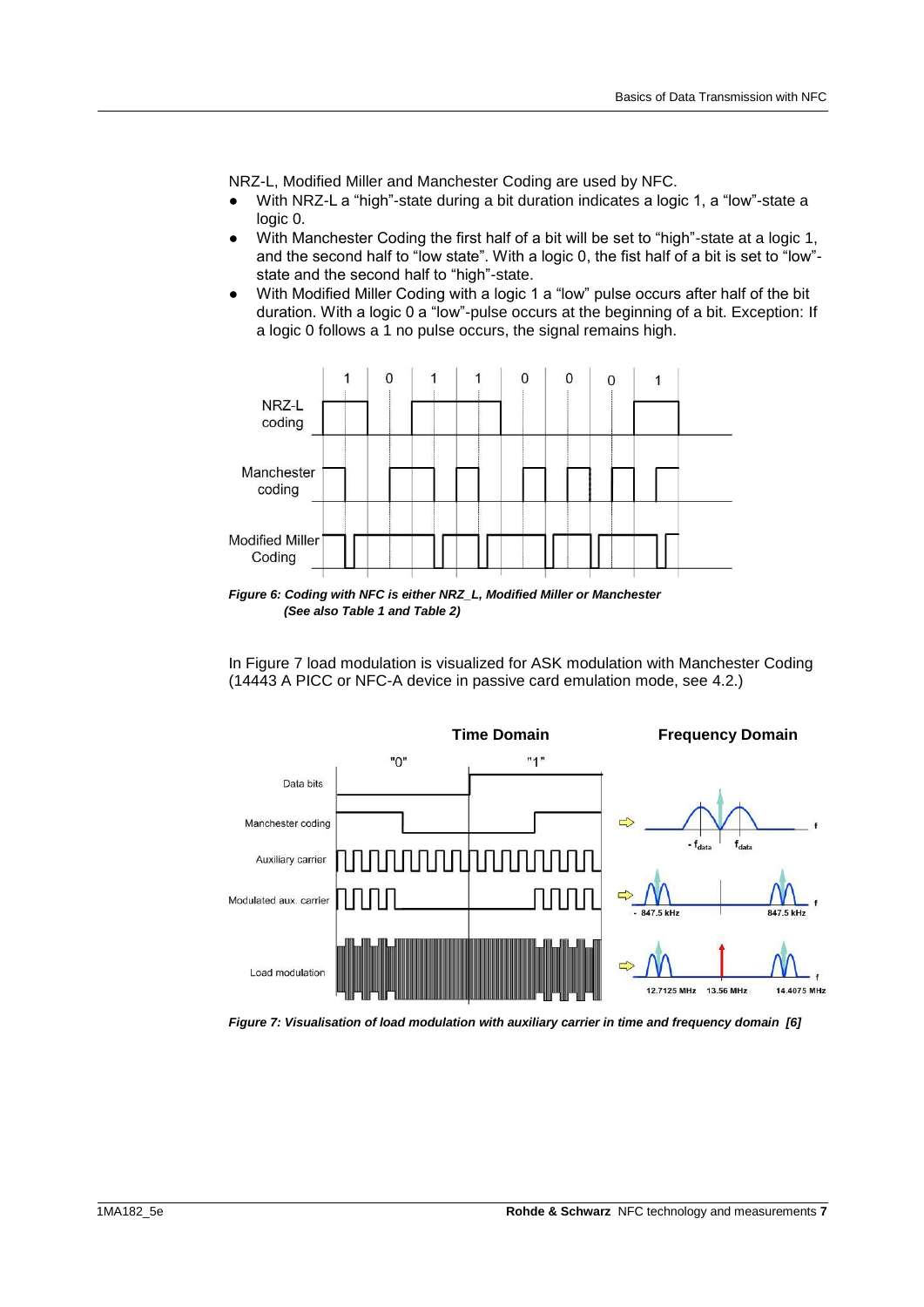## <span id="page-7-0"></span>4 NFC Technology and Signals

### <span id="page-7-1"></span>**4.1 NFC Standards Evolution**

The three standards ISO/IEC 14443 A, ISO/IEC 14443 B and JIS X6319-4 are RFID standards which have been prompted by different companies (NXP, Infineon and Sony). The first RF NFC standard was ECMA 340, based on the Air Interface of ISO/IEC 14443A and JIS X6319-4. ECMA 340 was adapted as the ISO/IEC standard 18092. In parallel major credit card companies (Europay, Mastercard, Visa) have introduced the payment standard EMVCo based on ISO/IEC 14443 A and ISO/IEC 14443 B. Within the NFC Forum both groups harmonised the air interfaces. They are named NFC-A (ISO/IEC 14443 A based), NFC-B (ISO/IEC 14443 B based) and NFC-F (FeliCa based).

The evolution of the NFC RF- and protocol standards with its test specifications is shown in [Figure 8](#page-7-2) and [Figure 9.](#page-8-0)



<span id="page-7-2"></span>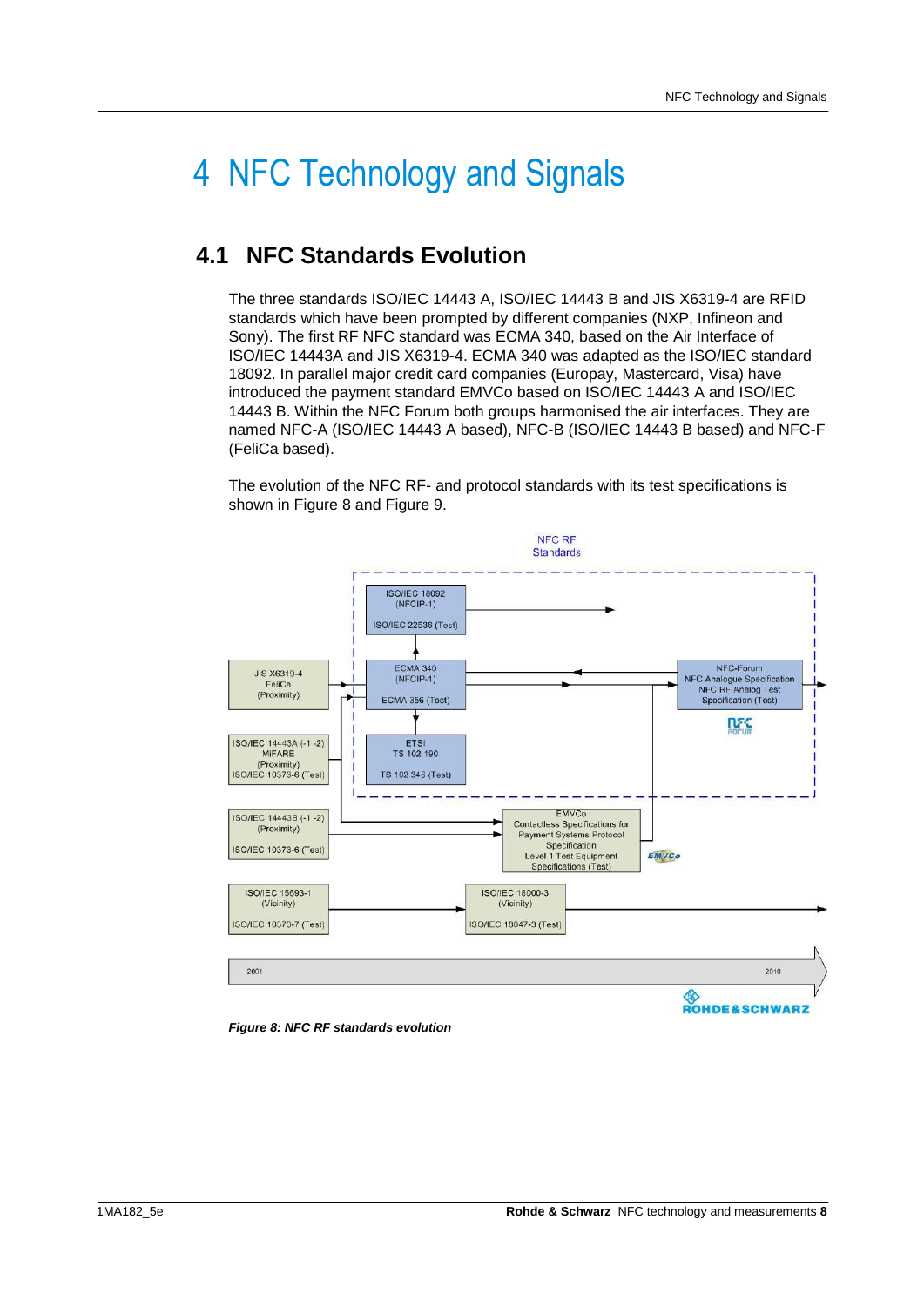

<span id="page-8-0"></span>*Figure 9: NFC protocol standard evolution*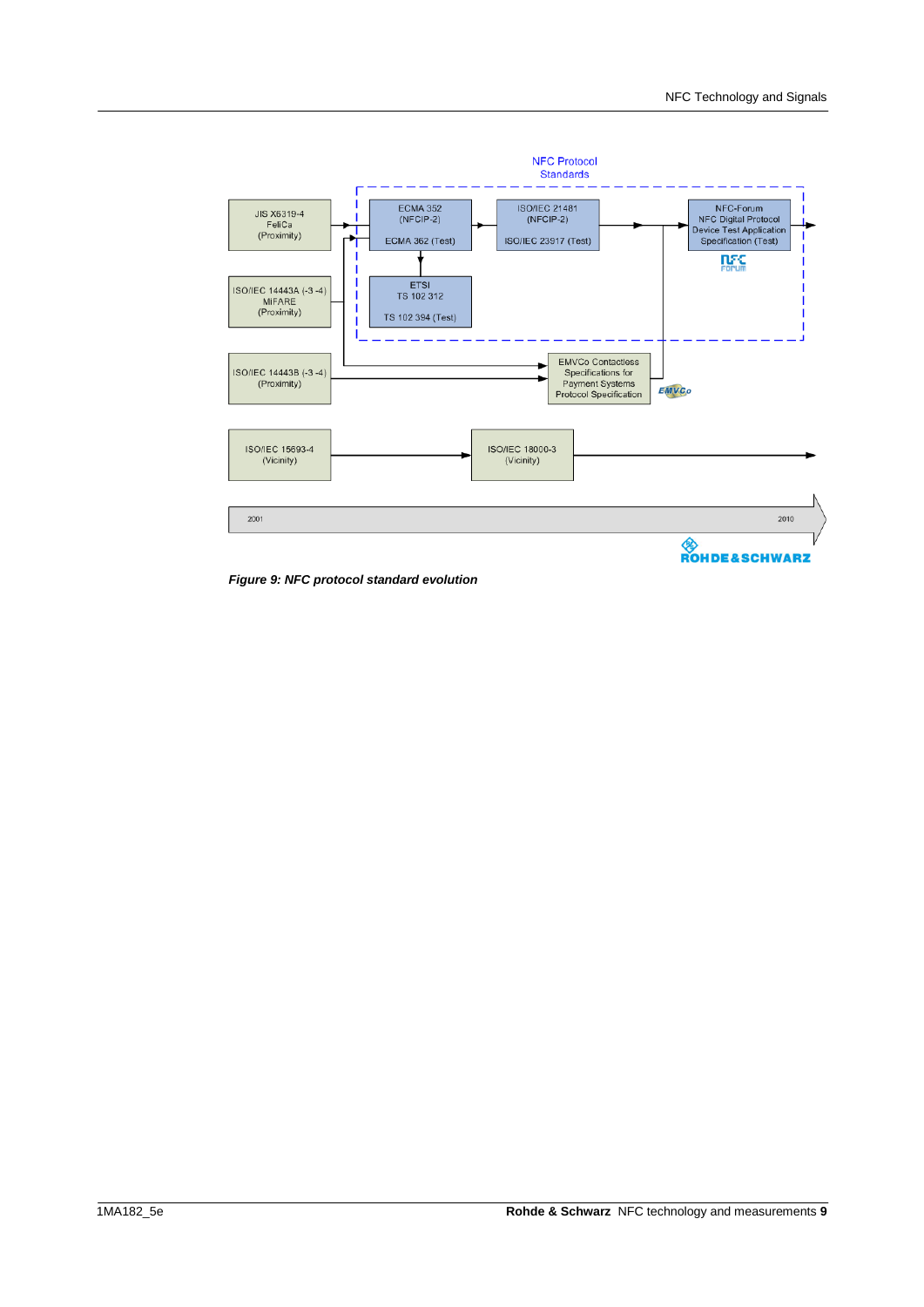### <span id="page-9-0"></span>**4.2 NFC Operating Modes, Modulation and Coding**

There are three main operating modes for NFC:

- Card emulation mode (passive mode): the NFC device behaves like an existing contactless card conforming to one of the legacy standards
- Peer-to-peer mode: two NFC devices exchange information. The initiator device (polling device) requires less power compared to the reader/writer mode because the target (listener) uses its own power supply.
- Reader/writer mode (active mode): the NFC device is active and reads or writes to a passive legacy RFID tag.



*Figure 10: NFC operational modes* 

Every mode (card emulation, peer-to-peer, reader/writer mode) can be combined with one of the following transmission technologies:

NFC-A (backward compatible to ISO/IEC 14443 A) NFC-B (backward compatible to ISO/IEC 14443 B) NFC-F (backward compatible to JIS X 6319-4)

To support all the different technologies, an NFC device in polling mode first attempts to get responses from NFC-A, NFC-B and NFC-F tags with the according request signals. When getting a response from an compatible device, the NFC device sets up the corresponding communication mode (NFC-A, NFC-B or NFC-F mode).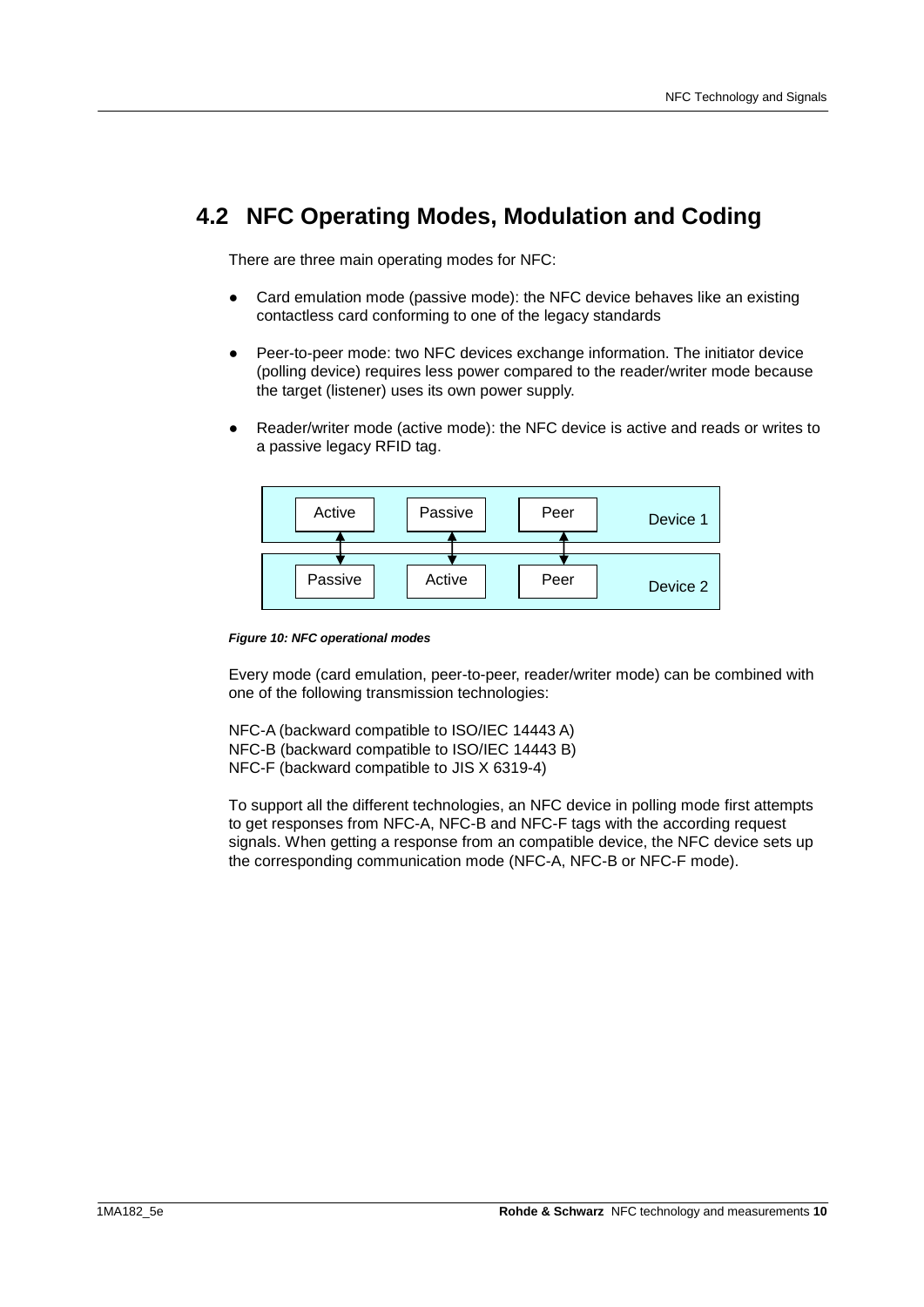

*Figure 11: Poll mode resolution process flow chart – main flow [\[16\]](#page-16-3)*

Coding and modulation varies depending on active or passive communication mode, NFC-A, -B, -F communication, and bitrate.

[Table 1](#page-10-0) shows coding, modulation and data rates for NFC-A, -B or -F communication.

| NFC Technical Standards Specifications of the Air Interface |                        |                        |                        |                 |                                |  |  |  |
|-------------------------------------------------------------|------------------------|------------------------|------------------------|-----------------|--------------------------------|--|--|--|
| <b>NFC-Forum</b><br><b>Standard</b>                         | Polling /<br>Listening | Coding                 | <b>Modulation</b>      | Data Rate       | <b>Carrier frequency</b>       |  |  |  |
| NFC-A                                                       | Polling                | <b>Modified Miller</b> | ASK 100%               | $106$ kb/s      | 13.56 MHz                      |  |  |  |
|                                                             | Listening              | Manchester             | Load modulation (ASK)  | $106$ kb/s      | 13.56 MHz + 848 kHz subcarrier |  |  |  |
| NFC-B                                                       | Polling                | NRZ-L                  | ASK 10%                | $106$ kb/s      | 13.56 MHz                      |  |  |  |
|                                                             | Listening              | NRZ-L                  | Load modulation (BPSK) | $106$ kb/s      | 13.56 MHz + 848 kHz subcarrier |  |  |  |
| NFC-F                                                       | Polling                | Manchester             | ASK 10%                | 212/424<br>kb/s | 13.56 MHz                      |  |  |  |
|                                                             | Listening              | Manchester             | Load modulation (ASK)  | 212/424<br>kb/s | 13.56 MHz (without subcarrier) |  |  |  |

<span id="page-10-0"></span>*Table 1: NFC RF Standards Overview*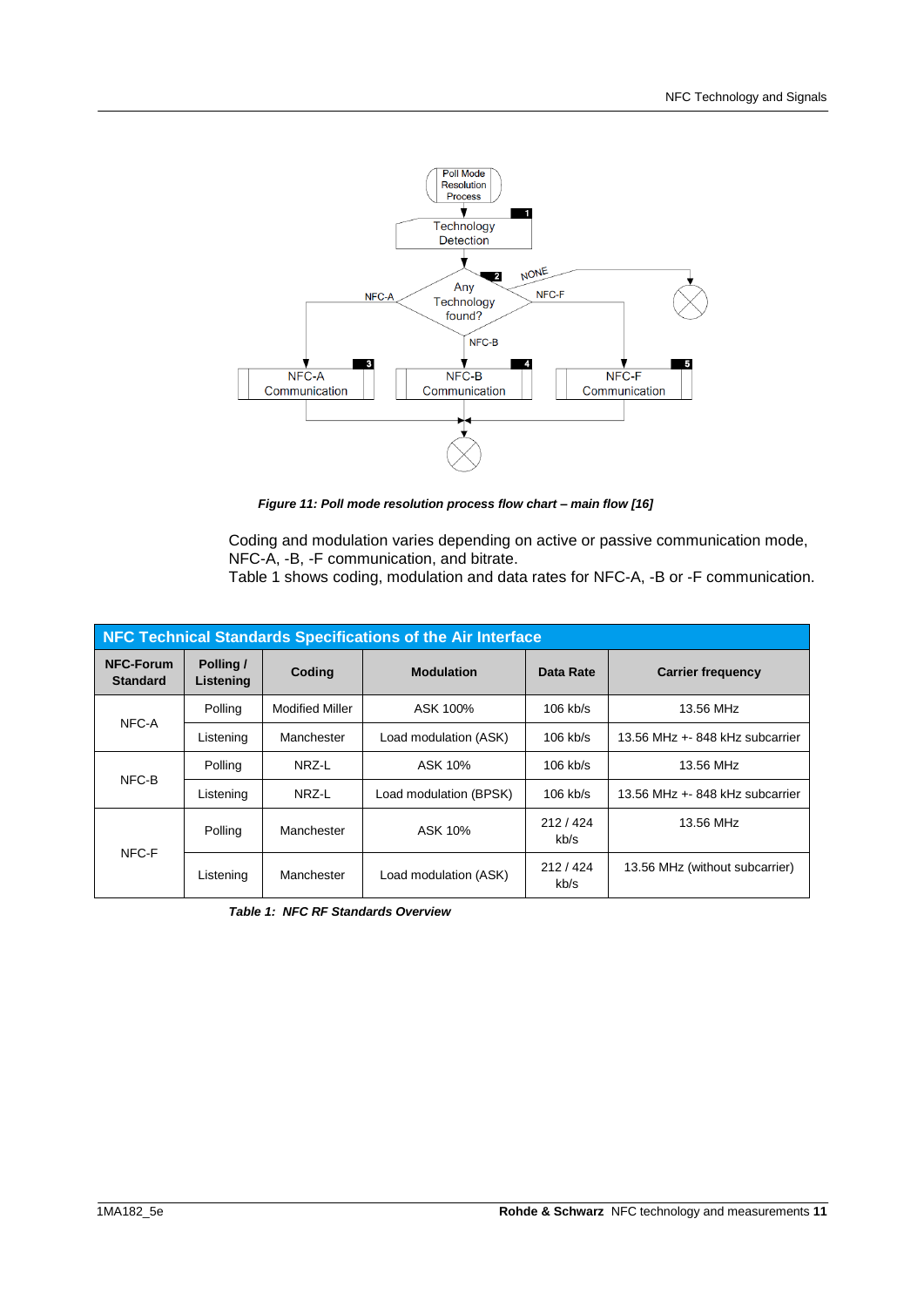## <span id="page-11-0"></span>**4.3 NFC Tag Types**

NFC tags are passive devices that can be used to communicate with active NFC devices. The NFC tags are foreseen within applications such as posters, and other areas where small amounts of data can be stored and transferred to active NFC devices. Four basic tag types with designation 1 to 4 each with different format and capacity have been defined. These NFC tag type formats are based on ISO 14443 Types A and B and Sony FeliCa.

| <b>NFC Type definition</b> |                                       |                                       |                          |                                |  |  |  |
|----------------------------|---------------------------------------|---------------------------------------|--------------------------|--------------------------------|--|--|--|
|                            | Type 1                                | Type 2                                | Type 3                   | Type 4                         |  |  |  |
| ISO/IEC standard           | 14443 A                               | 14443 A                               | JIS 6319-4               | 14443 A / B                    |  |  |  |
| <b>Compatible Product</b>  | <b>Innovision Topaz</b>               | <b>NXP MIFARE</b>                     | Sony FeliCa              | NXP DESFire, SmartMX-<br>JCOP, |  |  |  |
| Data rate                  | $106$ kb/s                            | $106$ kb/s                            | 212, 424 kb/s            | 106/212/424 kb/s               |  |  |  |
| Memory                     | 96 bytes.<br>expandable to<br>2 kbyte | 48 bytes,<br>expandable to<br>2 kbyte | Variable, max.<br>1Mbyte | Variable, max. 32 kbyte        |  |  |  |
| Anti-collision             | No                                    | Yes                                   | Yes                      | Yes                            |  |  |  |

<span id="page-11-1"></span>*Table 2: NFC tag types*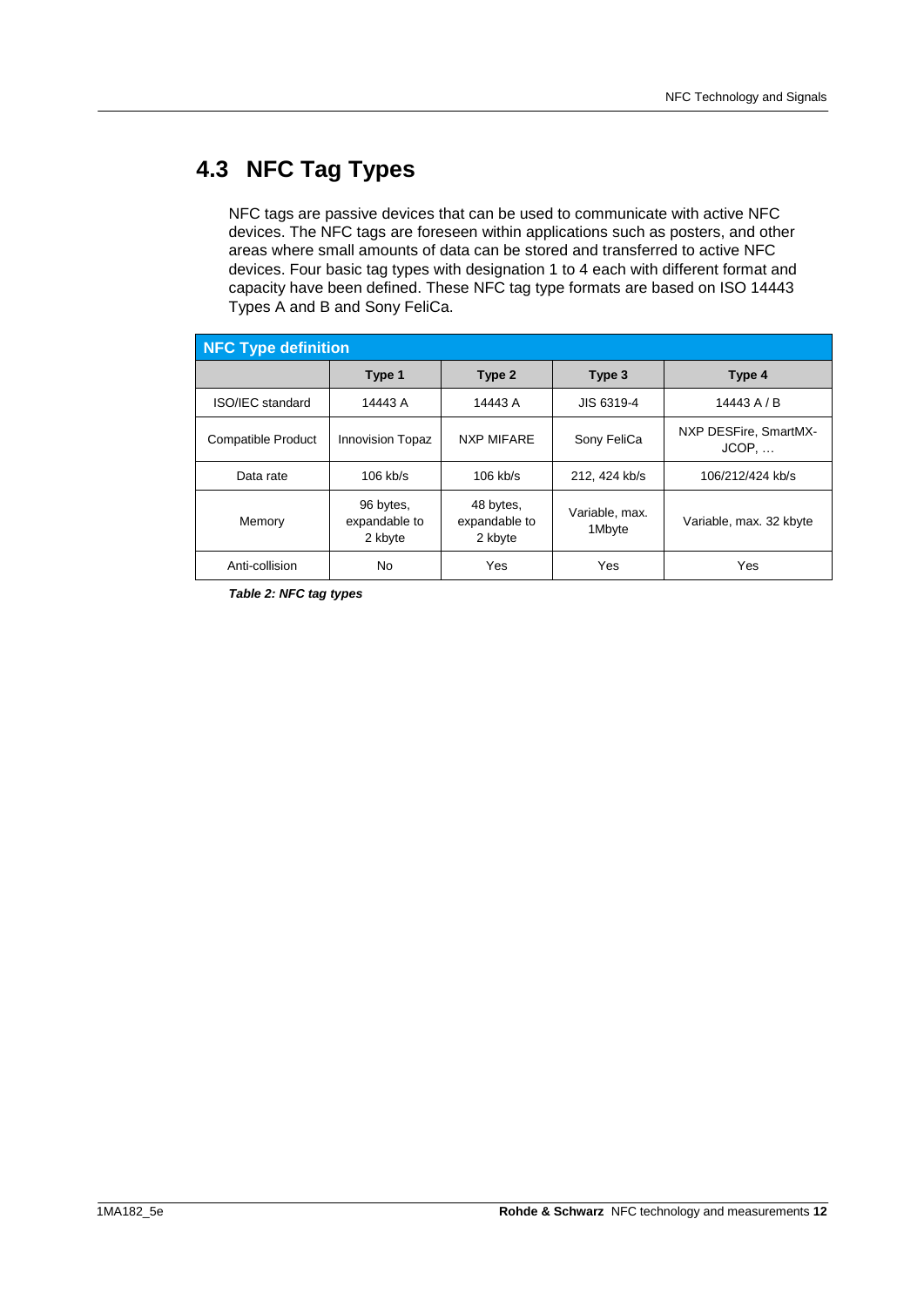## <span id="page-12-0"></span>5 NFC RF Measurements

To guarantee the function of NFC devices conforming to the standards as well as comprehensive protocol tests, a number of RF tests also have to be carried out. According to the draft of the NFC Analogue Test Specification [\[15\],](#page-16-1) (subject to change by the NFC Forum) the RF tests are defined by reference devices (NFC Forum reference listener, NFC Forum reference poller). These reference devices correspond to typical NFC devices in polling and listening mode with different antenna sizes and provide well-defined, comparable measurements.

## <span id="page-12-1"></span>**5.1 Test Setups**

The following two test setups are foreseen by the NFC Forum for testing either the listening or the polling mode of an NFC device.



*Figure 12: Measurement configuration for testing an NFC device in listening mode [\[15\]](#page-16-1)*



*Figure 13: Measurement configuration for testing an NFC device in polling mode [\[15\]](#page-16-1)*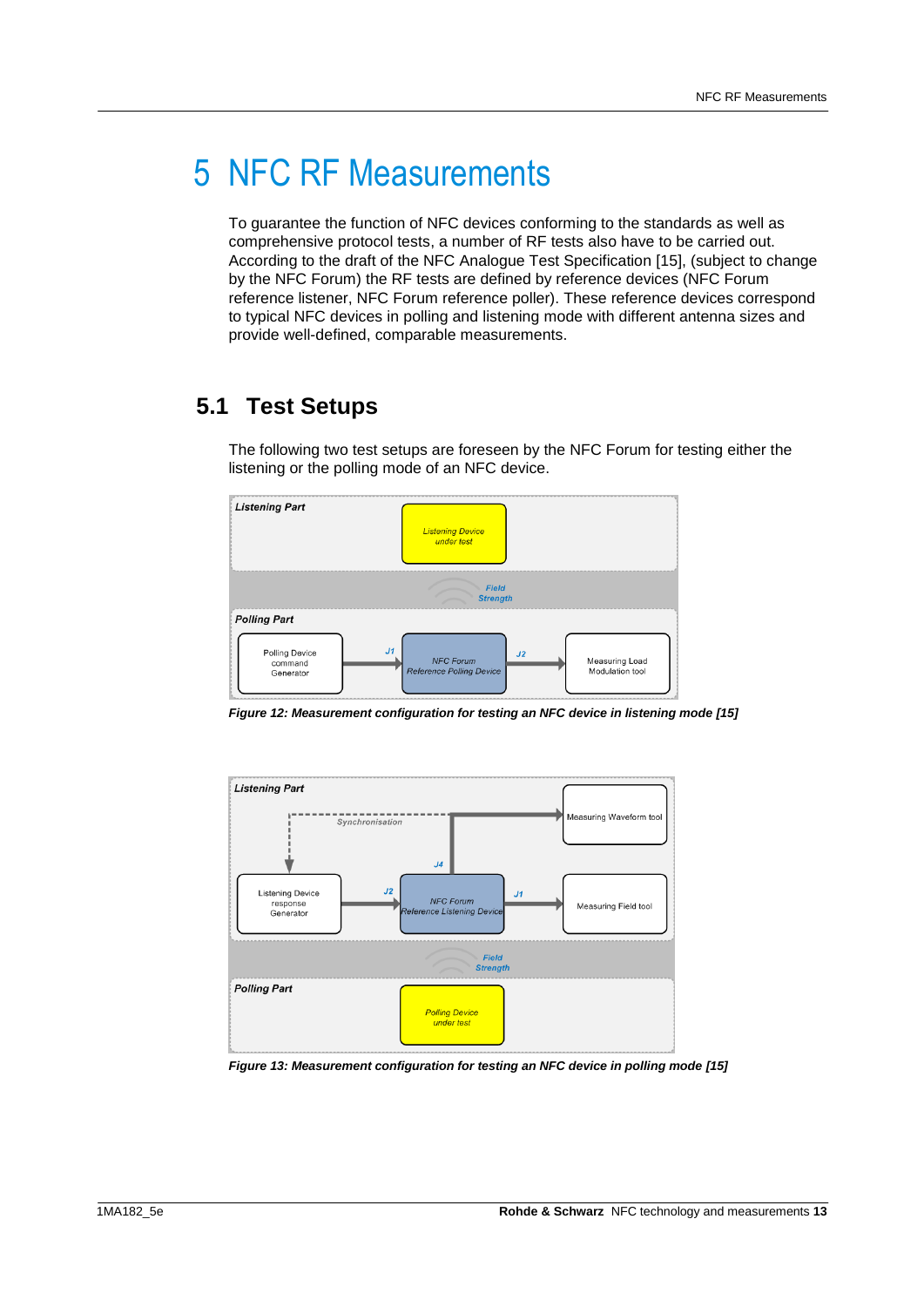### <span id="page-13-0"></span>**5.2 NFC Forum Reference Devices**

### **Reference Polling Device:**

When connected to a suitable signal generator and power amplifier, an NFC Forum reference polling device sends commands to a listening device. The response from a listening device can then be captured and analyzed by measurement equipment. The NFC Forum reference polling devices with 3 different antenna coil designs are based on the standard EMVCo PCD\*) (for Poller-0) and compensated versions of two of the ISO-standardised PICC antenna coil designs (Poller-3 and 6).

\*) EMVCo: Europay, Mastercard, Visa Companies [\[7\],](#page-16-4) PCD: Proximity Coupling Device (Reader)



*Figure 14: Example: NFC Forum reference poller 3 [\[15\]](#page-16-1)*

#### **Reference Listening Device:**

The NFC Forum reference listening device analyses the signal sent out by a polling device. For analyzing the frequency and wave-shapes of these signals, the NFC Forum reference listening device is equipped with an integrated sense coil. The NFC Forum reference listening device can also send information back to a polling device, using various levels of load modulation generated using an external suitable signal source like an arbitrary waveform generator.



*Figure 15: Example: NFC Forum reference listener 3 [\[15\]](#page-16-1)*

The operating volume of a polling device is the space within which the specification requires the device to operate with the aim of ensuring interoperability between NFC devices over at least this volume. The geometry of the operating volume is shown in [Figure 16.](#page-13-1)



<span id="page-13-1"></span>*Figure 16: The NFC operating volume is defined as the space in which an NFC Forum device in polling mode can communicate with an NFC Forum device in listening mode or has to be able to communicate with a responding device [\[15\]](#page-16-1)*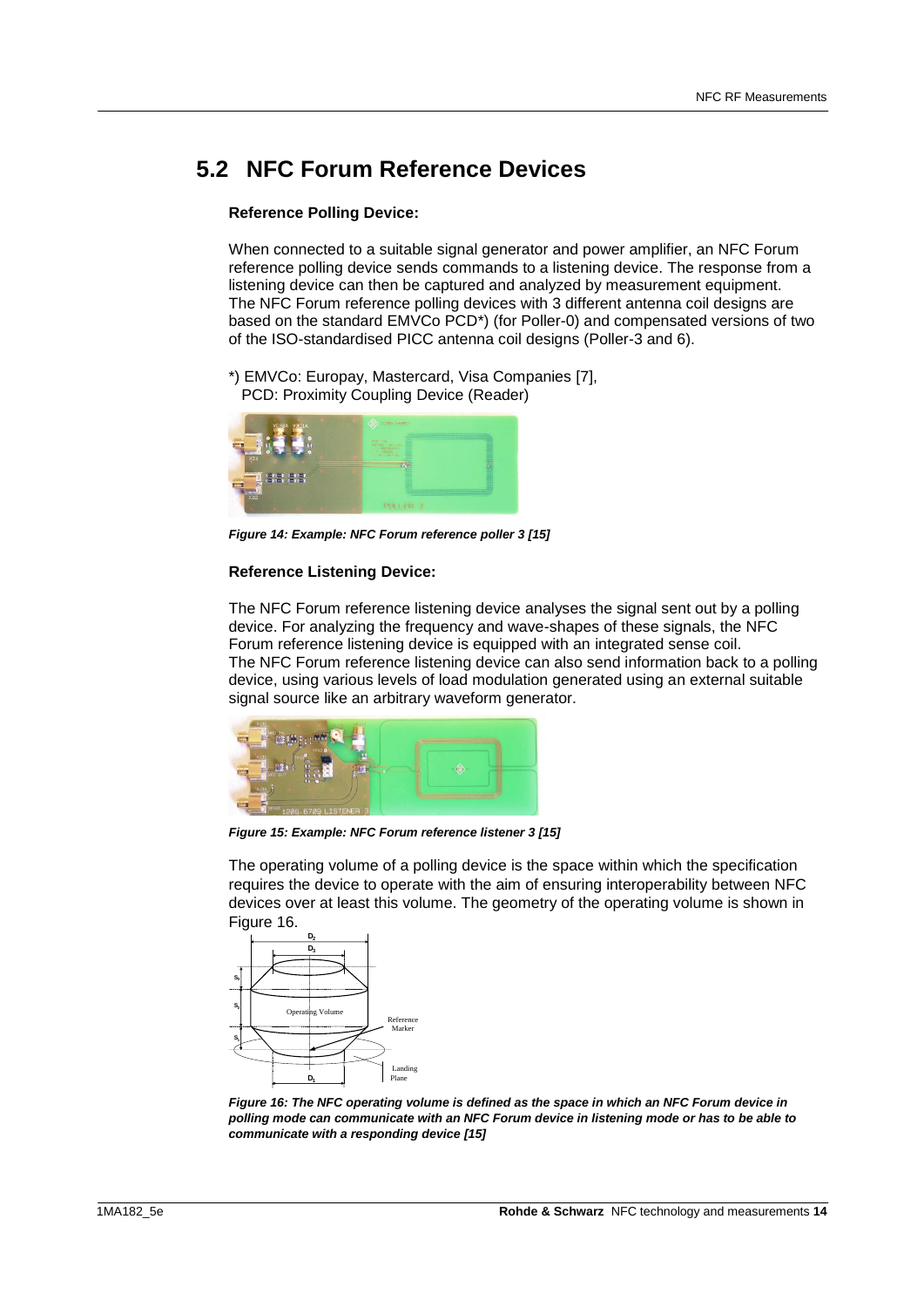### <span id="page-14-0"></span>**5.3 RF Tests on NFC Devices**

The RF tests for NFC Forum type approval for NFC enabled devices are specified in the draft NFC Forum Analogue Tests Specification [\[15\].](#page-16-1) The most important tests RF tests for an NFC enabled device are basically:

#### **In active polling mode:**

- Carrier frequency accuracy measurement
- Power level measurement Sufficient power must be delivered in polling mode.
- Waveform characteristics measurement Timing parameters like rise-time, fall-time etc. must be checked.
- Load modulation sensitivity test The polling device shall correctly receive a load modulation at a minimum specified level.
- Threshold level test (polling device under test shall switch off its RF field when exposed to an external RF field of certain strength).

#### **In passive listening mode:**

- **Load modulation measurement** The signal strength of the load modulation (answer of the listener device) must be within required limits.
- Power reception test The listening device has to answer correctly even in bad conditions.
- Frame Delay Time (important in NFC-A mode for the anti-collision-algorithm) The Frame Delay Time is the response time from the end of the polling command to the start of transmission of the phone in card emulation mode.

All these tests are to be carried out for the different modes NFC-A, NFC-B und NFC-F if supported by the mobile phone.

Basic tests of NFC enabled devices are described in detail in the R&S Application Note 1MA190 "Basic Tests of NFC Enabled Devices Using R&S Test Equipment" [17].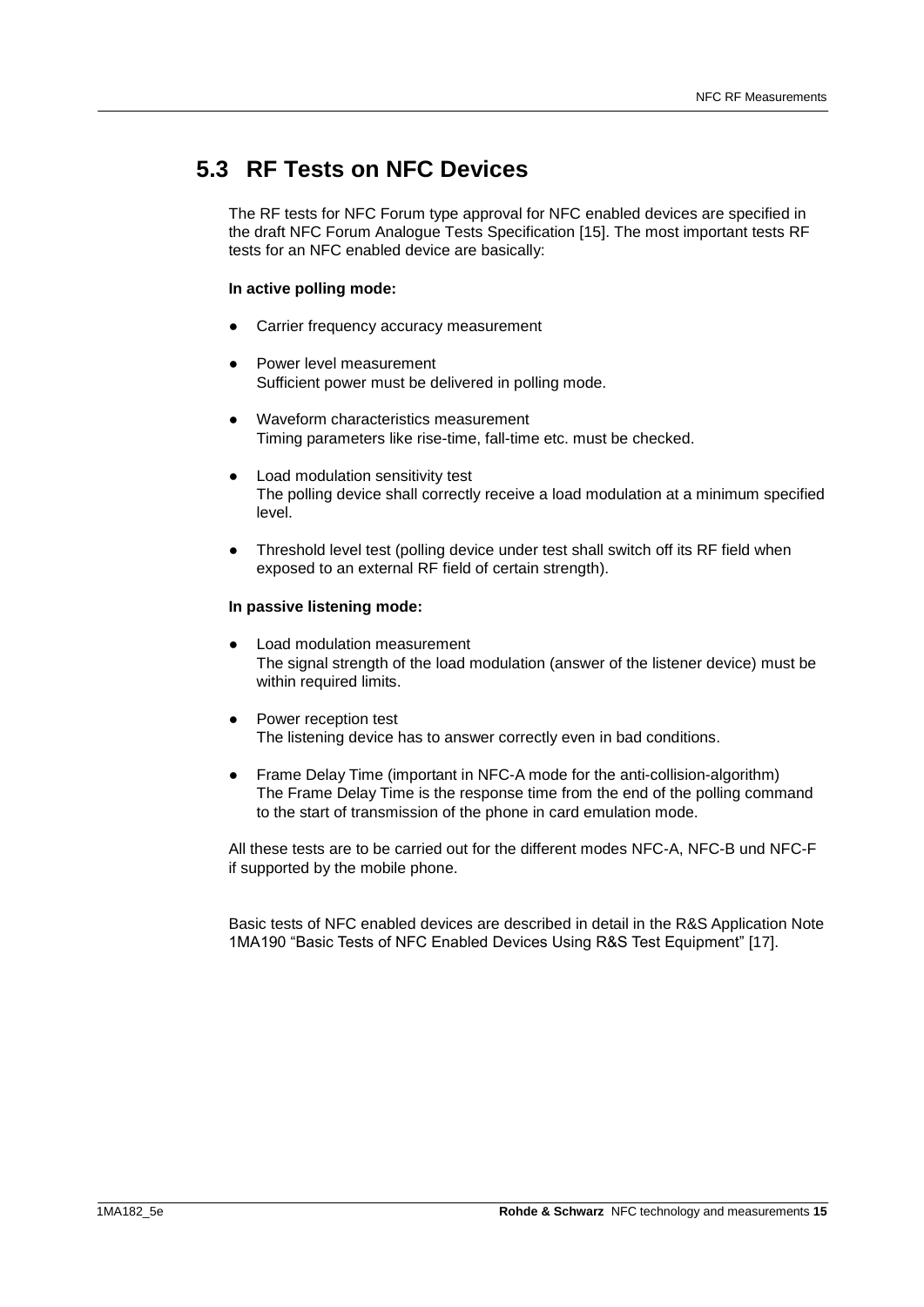## <span id="page-15-0"></span>Abbreviations

| <b>Abbreviations</b> |                                                                                                                                                                                                                                                                                                                                  |  |  |  |  |
|----------------------|----------------------------------------------------------------------------------------------------------------------------------------------------------------------------------------------------------------------------------------------------------------------------------------------------------------------------------|--|--|--|--|
| <b>Abbreviation</b>  | <b>Description</b>                                                                                                                                                                                                                                                                                                               |  |  |  |  |
| <b>ASK</b>           | Amplitude Shift Keying                                                                                                                                                                                                                                                                                                           |  |  |  |  |
| <b>BPSK</b>          | <b>Binary Phase Shift Keying</b>                                                                                                                                                                                                                                                                                                 |  |  |  |  |
| NRZ-L                | Non-Return to Zero, (L for Level)                                                                                                                                                                                                                                                                                                |  |  |  |  |
| <b>OOK</b>           | On-Off-Keying                                                                                                                                                                                                                                                                                                                    |  |  |  |  |
| <b>ISO</b>           | International Organization for Standardization                                                                                                                                                                                                                                                                                   |  |  |  |  |
| <b>IEC</b>           | International Electrotechnical Commission                                                                                                                                                                                                                                                                                        |  |  |  |  |
| <b>ECMA</b>          | European Association for Standardizing Information and<br><b>Communication Systems</b>                                                                                                                                                                                                                                           |  |  |  |  |
| <b>EMVCo</b>         | EMVGo<br>Europay, Mastercard, Visa Companies.<br>EMVCo manages, maintains and enhances the EMV® Integrated<br>Circuit Card Specifications for chip-based payment cards and<br>acceptance devices, including point of sale (POS) terminals and<br>ATMs. EMVCo is currently owned by American Express, JCB,<br>MasterCard and Visa |  |  |  |  |
| JIS                  | Japanese Industrial Standard                                                                                                                                                                                                                                                                                                     |  |  |  |  |
| <b>NFC</b>           | <b>Near Field Communication</b>                                                                                                                                                                                                                                                                                                  |  |  |  |  |
| NFC-A                | Near Field Communication - NFC-A Technology                                                                                                                                                                                                                                                                                      |  |  |  |  |
| NFC-B                | Near Field Communication - NFC-B Technology                                                                                                                                                                                                                                                                                      |  |  |  |  |
| NFC-F                | Near Field Communication - NFC-F Technology                                                                                                                                                                                                                                                                                      |  |  |  |  |
| NFCIP-1              | Near Field Communication Interface and Protocol according to<br>[NFCIP-1].<br>Specific protocol of the NFC Peer Mode                                                                                                                                                                                                             |  |  |  |  |
| <b>NDEF</b>          | NFC Data Exchange Format                                                                                                                                                                                                                                                                                                         |  |  |  |  |
| <b>PCD</b>           | Proximity Coupling Device (Reader)                                                                                                                                                                                                                                                                                               |  |  |  |  |
| <b>PICC</b>          | <b>Proximity Integrated Circuit Card</b>                                                                                                                                                                                                                                                                                         |  |  |  |  |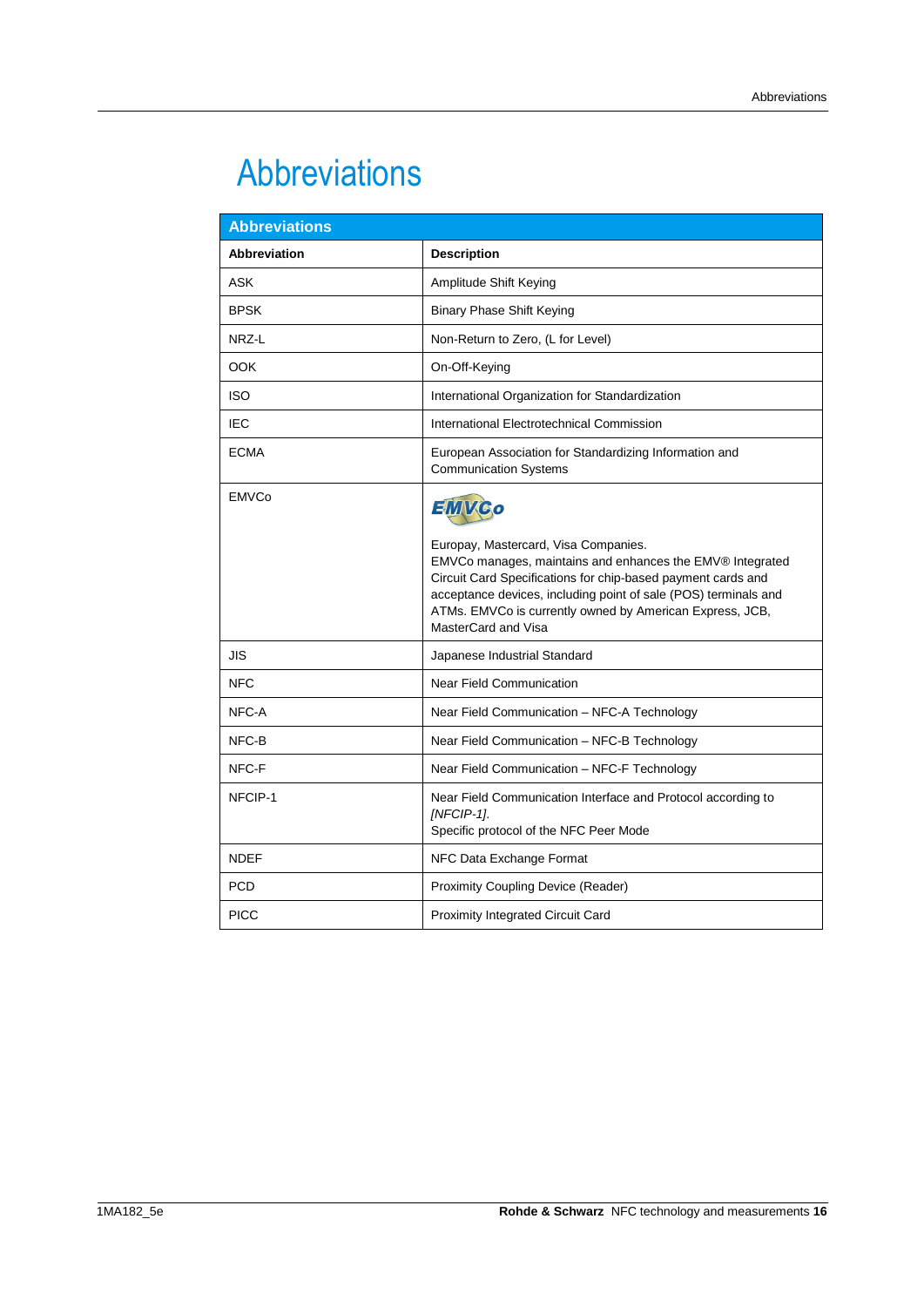## <span id="page-16-0"></span>6 Literature

- [1] Klaus Finkenzeller, "RFID Handbuch", Hanser Verlag
- [2] Josef Langer, Michael Roland "Anwendung und Technik von Nearfield Communication (NFC)", Springer Verlag
- [3] [http://www.nfc-forum.org/home/](%5b1%5d%09http:/www.nfc-forum.org/home/)
- [4] Keen: NFC Forum Technical Overview. Slides (April 2009)
- [5] NFCForum-CS-DeviceTestApplication-1.1
- <span id="page-16-2"></span>[6] RFID – Protokolle, Vorlesung RFID Systems, Michael Gebhart, TU Graz
- <span id="page-16-4"></span>[7] [http://www.emvco.com](http://www.emvco.com/)
- [8] ISO/IEC 14443-2 Identification cards-Contactless integrated circuit cards-Proximity cards – Part 2: Radio frequency and signal interface
- [9] JIS X6319-4 (2005) Specification of implementation for contactless circuit card(s)-Part 4: High Speed proximity cards
- [10] Standard ECMA-340 Near Field Communication Interface and Protocol (NFCIP-1)
- [11]ETSI TS 102 190 Near Field Communication (NFC) IP-1;Interface and Protocol (NFCIP-1)
- [12] ISO/IEC 18092 Information technology-Telecommunications and information exchange between systems-Near Field Communication-Interface and Protocol
- [13]EMV Contactless Communication Protocol Specification
- [14]NFC Digital Protocol Technical Specification 1.0
- <span id="page-16-1"></span>[15]NFC Analogue Specification Draft, Technical Specification, NFC ForumTM (Subject to change by the NFC Forum)
- <span id="page-16-3"></span>[16]NFCForum-CS-Device Test Application 1.1
- [17] Application Note 1MA190 "Basic Tests of NFC Enabled Devices Using R&S Test Equipment"